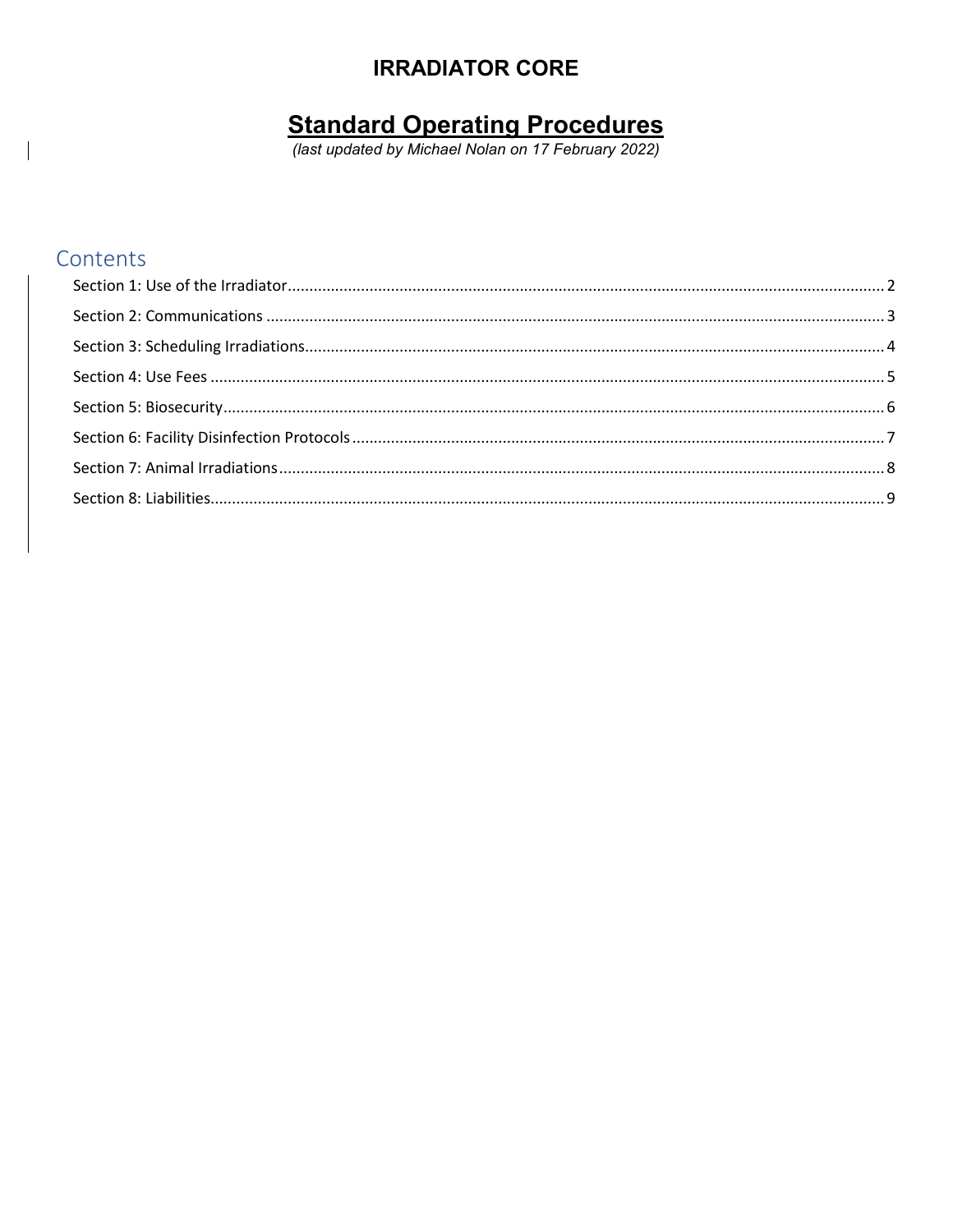## <span id="page-1-0"></span>Section 1: Use of the Irradiator

- The XRAD-320XL irradiator is available to researchers at NC State, and the surrounding community.
- Any user may opt to hire the Core to perform their irradiations.
- Internal users (i.e., NC State faculty, staff, and students) also have the option to perform their own irradiations. Training and approval for independent operation of the X-RAD involves a multi-step process:
	- *1. Complete the NC State University CVM Irradiator Access Form, found at: [https://forms.gle/PSrzBfG1q5QTziRk9.](https://forms.gle/PSrzBfG1q5QTziRk9) Once the form is completed, it will be reviewed by both the Radiation Safety Office, and the PI of record for the irradiator. You will then be assigned to the necessary training course (# ehps-rs210 in NCSU Reporter) — that course is not public, so you cannot search for it — instead, you will receive an email with a link to the course.*
	- *2. Upon completion of the training course, print the Competency Checklist (available via REPORTER) and arrange for the Core Manager to go through it with you and sign off on you being a "User".*
	- *3. The Core Manager will then approve you as a user, which will prompt our system to give you swipe card access to the room where the irradiator is housed. Note that completion of this approval process may take up to five business days.*
	- *4. Please note that refresher training for the basic radiation safety course will be required every four years.*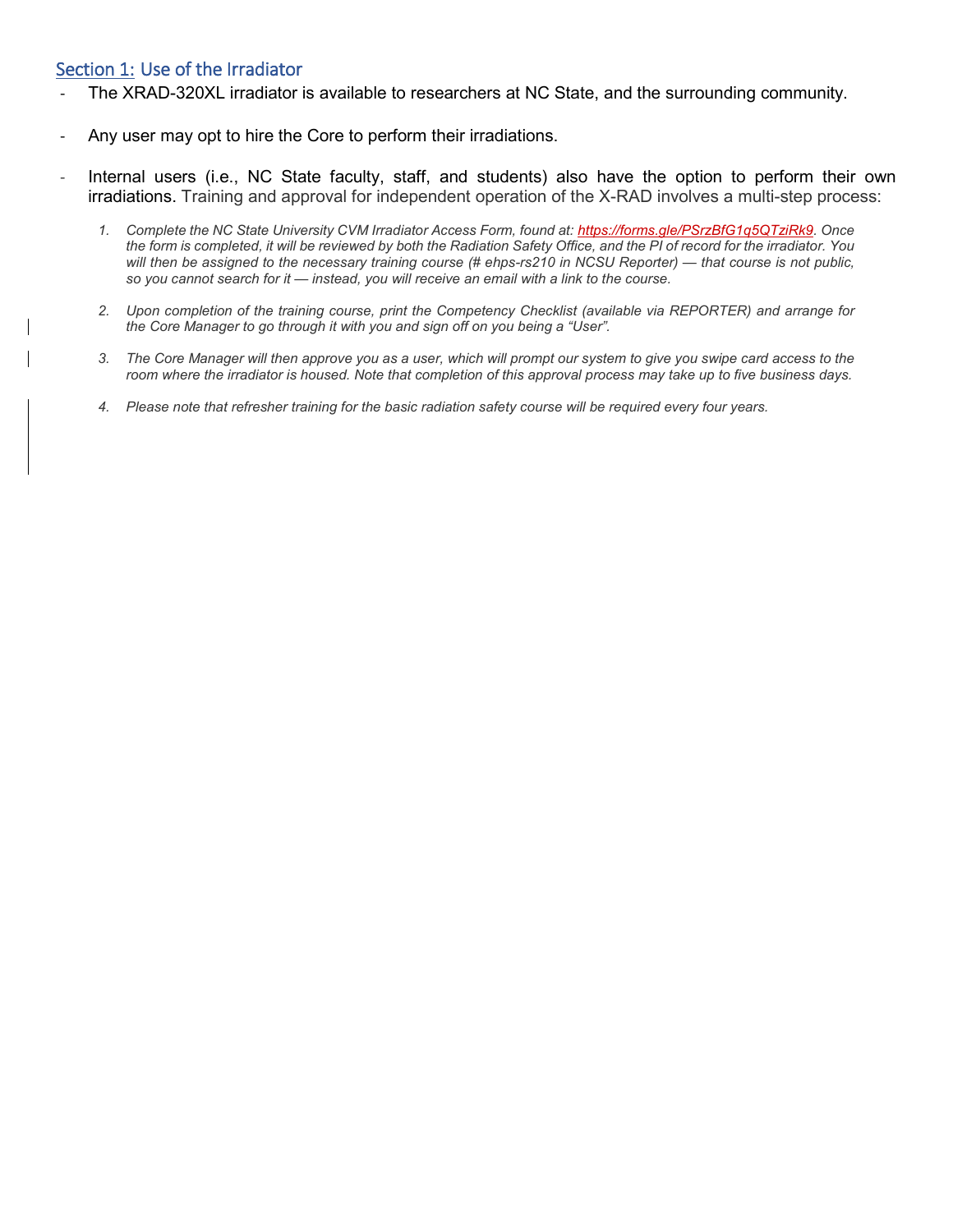## <span id="page-2-0"></span>Section 2: Communications

- Rather than relying on emailing and/or calling individuals, communication with Core Personnel should be directed to our **generic email**, which is monitored by staff on a regular basis.
	- o [cvmirradiatorcore@ncsu.edu](mailto:cvmirradiatorcore@ncsu.edu)
- Internally approved XRAD320XL Users and Superusers will be added to a group email (**listserv**) for ease of communication.
	- o [Group-x-rad@ncsu.edu](mailto:Group-x-rad@ncsu.edu)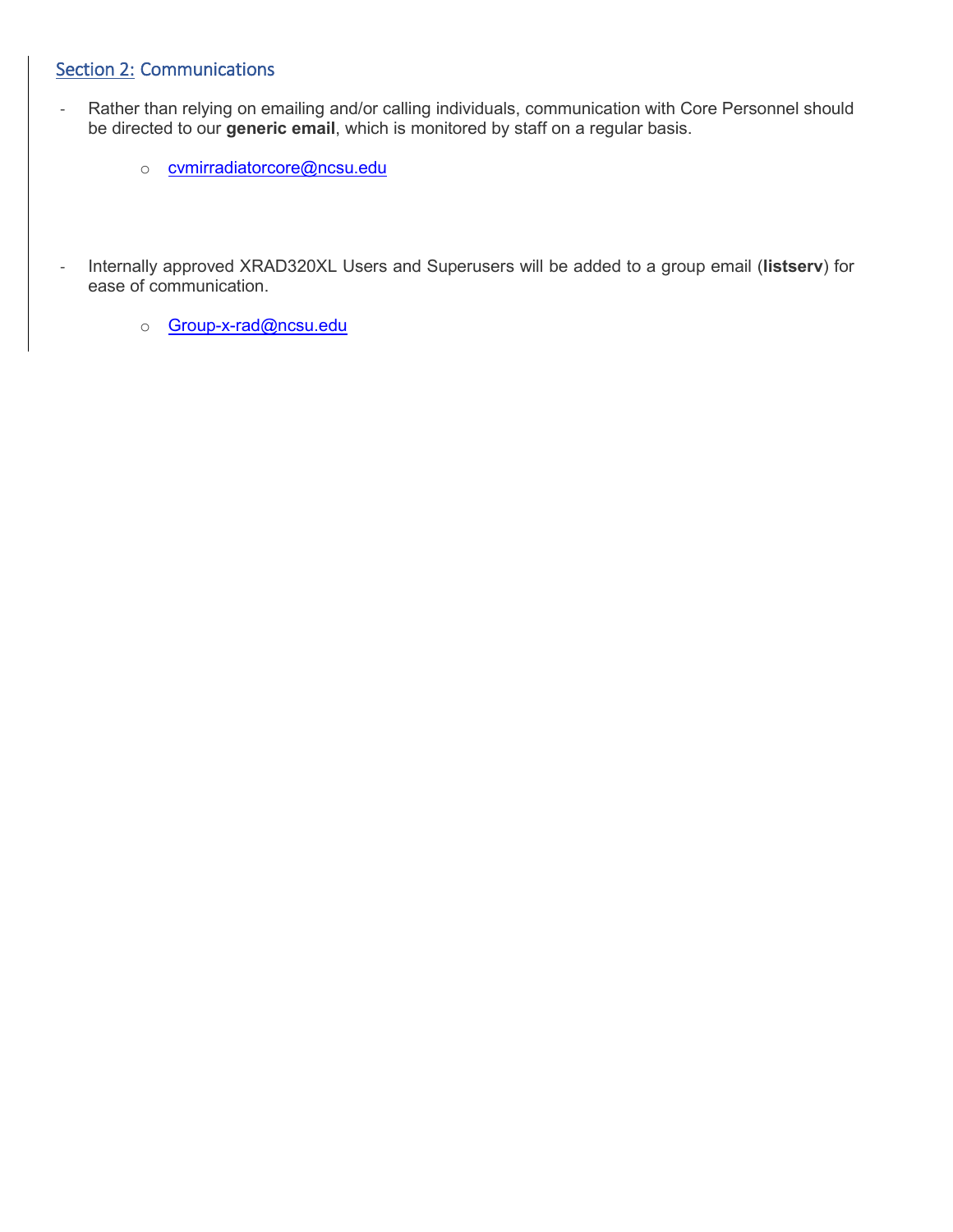#### <span id="page-3-0"></span>Section 3: Scheduling Irradiations

- Users who hire the Core to perform their irradiations should work with the Core Manager to schedule their procedures.
- Internal users who perform their own irradiations must schedule those using our Google calendar.
	- o *If you would like to schedule a time to use the X-RAD equipment, please send an email to cvmresearchoffice@ncsu.edu to be added to the X-RAD scheduler. Once you have access to the Google calendar, you can book the equipment during open times.*
	- o *NOTE: only those who have gone through training can schedule unassisted use of the X-RAD machinery. CVM Research Office personnel will only give you access to the scheduling calendar if you have been approved as a User by the Radiation Safety office.*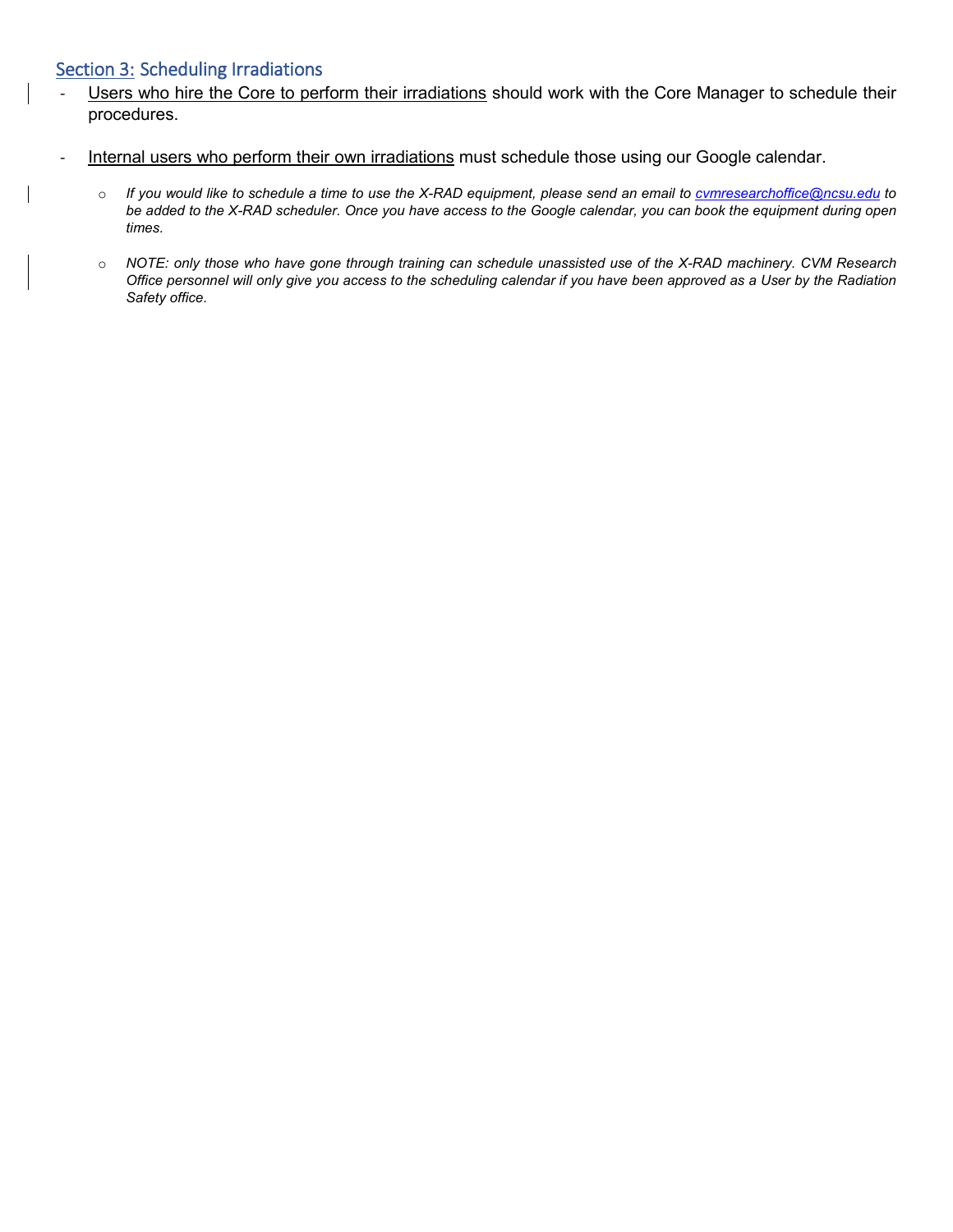#### <span id="page-4-0"></span>Section 4: Use Fees

- Users are invoiced for use of the equipment, and services provided. The current fee rates are listed on our webpage:<https://cvm.ncsu.edu/research/labs/research-irradiation-core-facility/>
- Usage will be billed in one-hour increments; each scheduled usage represents a minimum of one-hour of billable time.
- New projects will require protocol setup and dosimetry. Therefore, a minimum of one-hour of consultation will be billed for new projects; more than one hour may be billed for complicated projects (e.g., those requiring special dosimetry, consultation with a radiation biologist or physicist, etc.).
- The Core will send invoices on the  $10<sup>th</sup>$  of every month, for the prior month's usage (if there is any usage). Invoices are sent by email, and users have the option to pay by check, credit card, or ACH payment.
- External Users:
	- o For **external users**, a service agreement document will be provided to you. This document outlines expectations and liabilities. The document must be fully executed prior to any service.
	- $\circ$  For the Core to process payments made by External users, we will need:
		- *Name, email and phone number for the billing contact person*
		- *Department (if applicable) and Company Name*
		- *Company Address*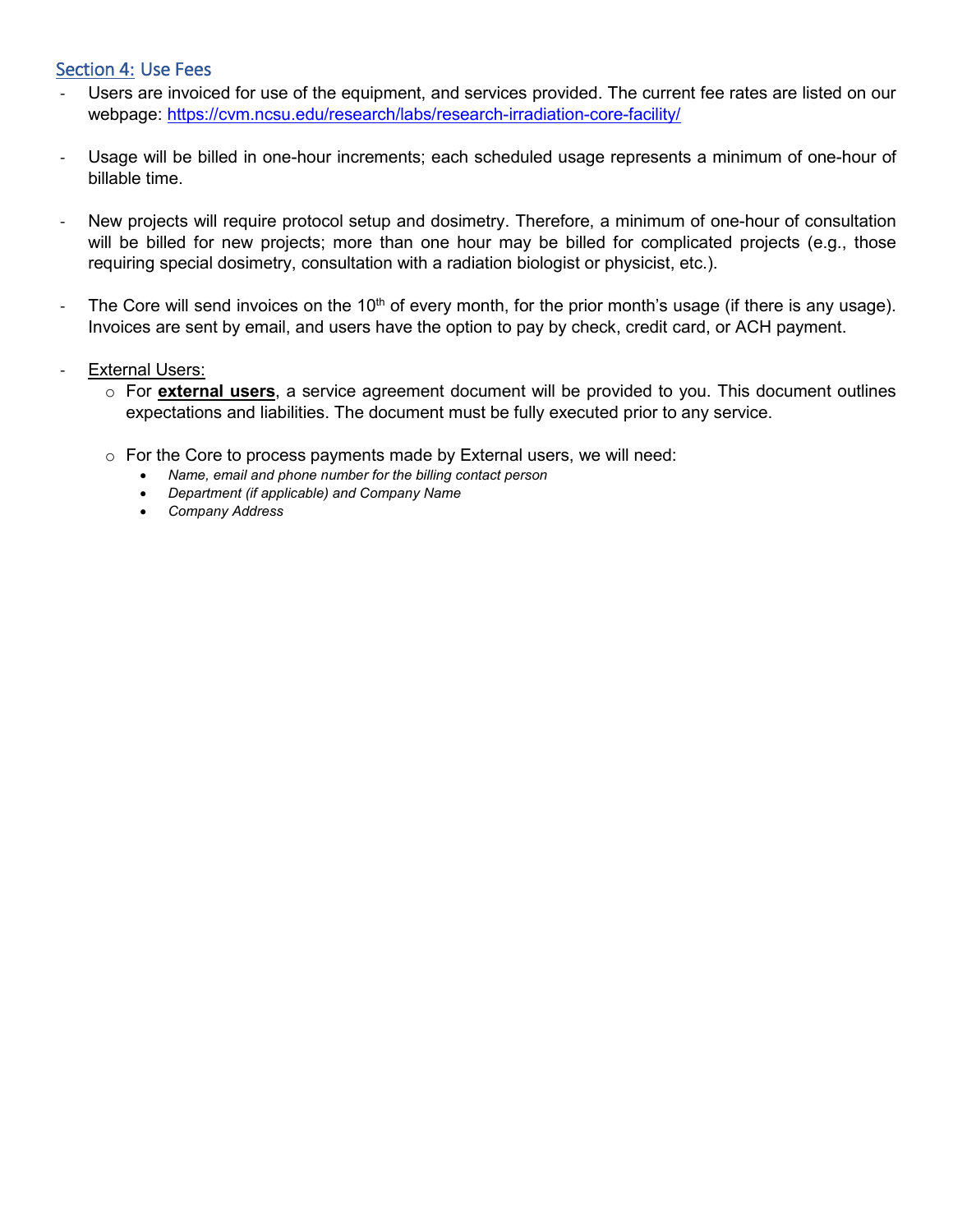## <span id="page-5-0"></span>Section 5: Biosecurity

- **External Users:** External Users will coordinate with the Irradiator Core; one of our staff members will meet you at a designated location, take your samples/animals, irradiate them per our agreed upon specifications, and return them to you.
	- o *Based on public health related restriction and both regulations set by the College and University, visitors may or may not be allowed to enter NC State buildings.*
- **Internal Users:** Please see Section 5.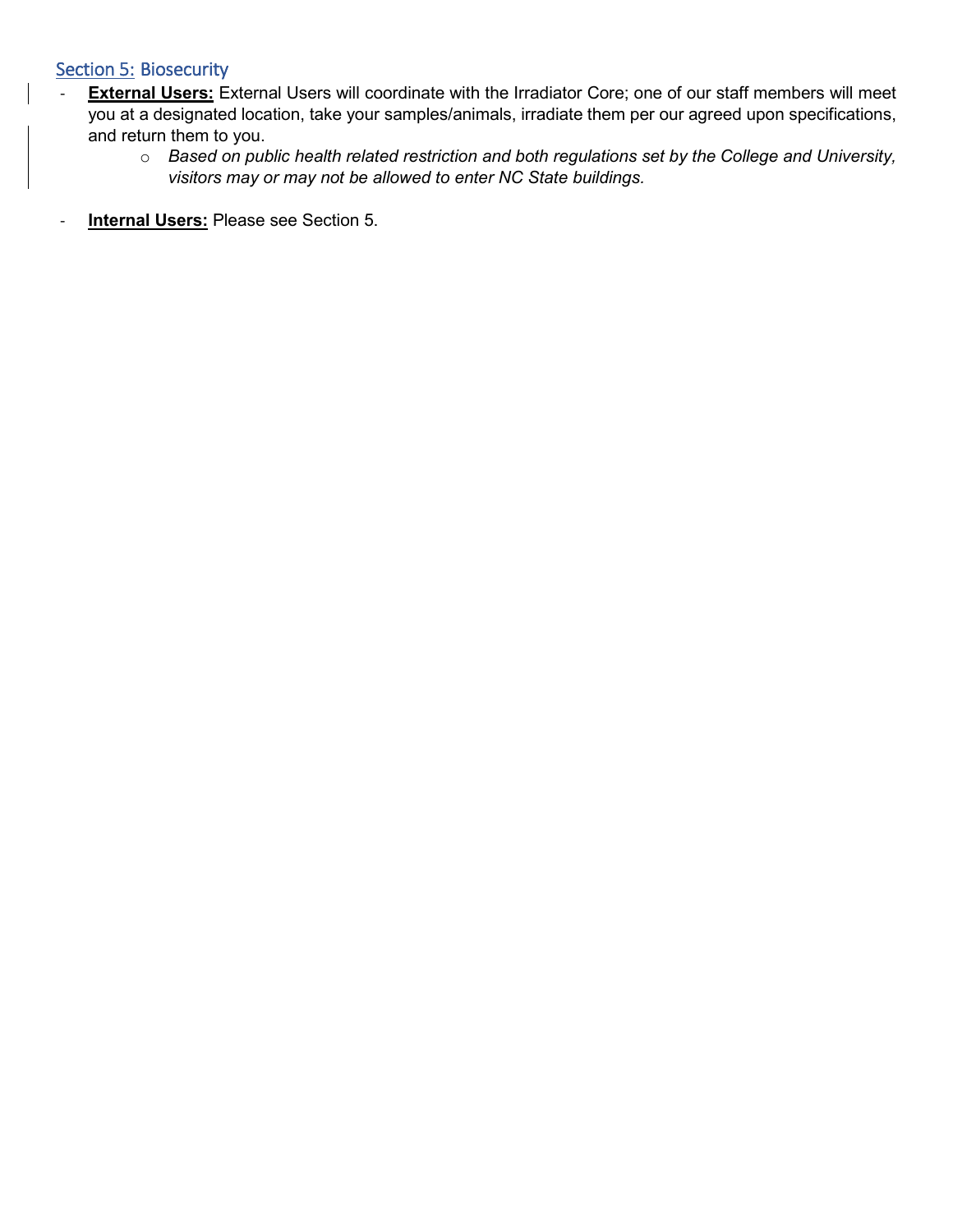## <span id="page-6-0"></span>Section 6: Facility Disinfection Protocols

- What follows is the standard sanitation protocol for NC State Animal Research Facilities.
- All bedding and animal waste (e.g., feces) MUST be removed from the facility immediately upon completion of your scheduled work.
- Users who fail to adhere to these protocols will have their User approval revoked.

## **Sanitation of Research Equipment Used with Animals**

**Purpose:** This policy describes the requirement and procedures to clean and sanitize research equipment that is used with animals and to prevent the spread of microbial agents that may cause sub-clinical and clinical diseases that could jeopardize the validity and reproducibility of research data, or complicate its interpretation.

**Scope:** This procedure applies to all faculty, students, and staff who work with live animals in their labs or common animal use areas, as well as those maintaining equipment or devices in the animal research facility.

#### **Responsibility**

It is the responsibility of the individual(s) using a common procedural area to disinfect all equipment and work surfaces that may come in contact with animals prior to and after each use as described below.

It is the responsibility of the individual(s) using a procedural area or equipment in their own lab to disinfect all equipment and work surfaces that may come in contact with animals prior to and after each use as described below.

#### **General Sanitization Procedures**

All portable and fixed equipment as well as surfaces that come in contact with animals must be cleaned and disinfected prior to and after each episode of use by the personnel using the equipment and/or procedural areas (e.g., IVIS Imager, irradiator, behavioral testing apparatus, anesthetic chamber, irradiation pie cage, animal restraint device, stereotactic surgical frame, countertop and work surface, etc.).

Use of Peroxigard disinfectant is required for optimum disinfection. Minimum contact time is 1 minute for complete virucidal and bactericidal activity.

Note: ethanol and isopropyl alcohol are inadequate to appropriately disinfect surfaces and may lead to contamination or infection between animal uses.

#### **Disinfection**

- **1.** Any direct or indirect contact bedding used in chambers (e.g. paper towels) must be removed prior to sanitation and replaced with fresh, clean substrate following testing.
- **2.** Ensure any gross contamination with feces, urine, blood, or other body tissues are cleaned prior to disinfection using paper towels.
- **3.** Apply peroxigard liberally and directly on all equipment surfaces and benchtops used.
- **4.** Allow to sit for 60 seconds.
- **5.** Wipe with paper towels, but do not dry completely allow a thin film of moist disinfectant to remain for enhanced activity.
- **6.** For sensitive equipment, you may elect to spray a paper towel with disinfectant and wipe surfaces to avoid damaging sensitive equipment or items that need protection from direct moisture exposure.
- **7.** Once the procedure is complete, repeat steps 1-6.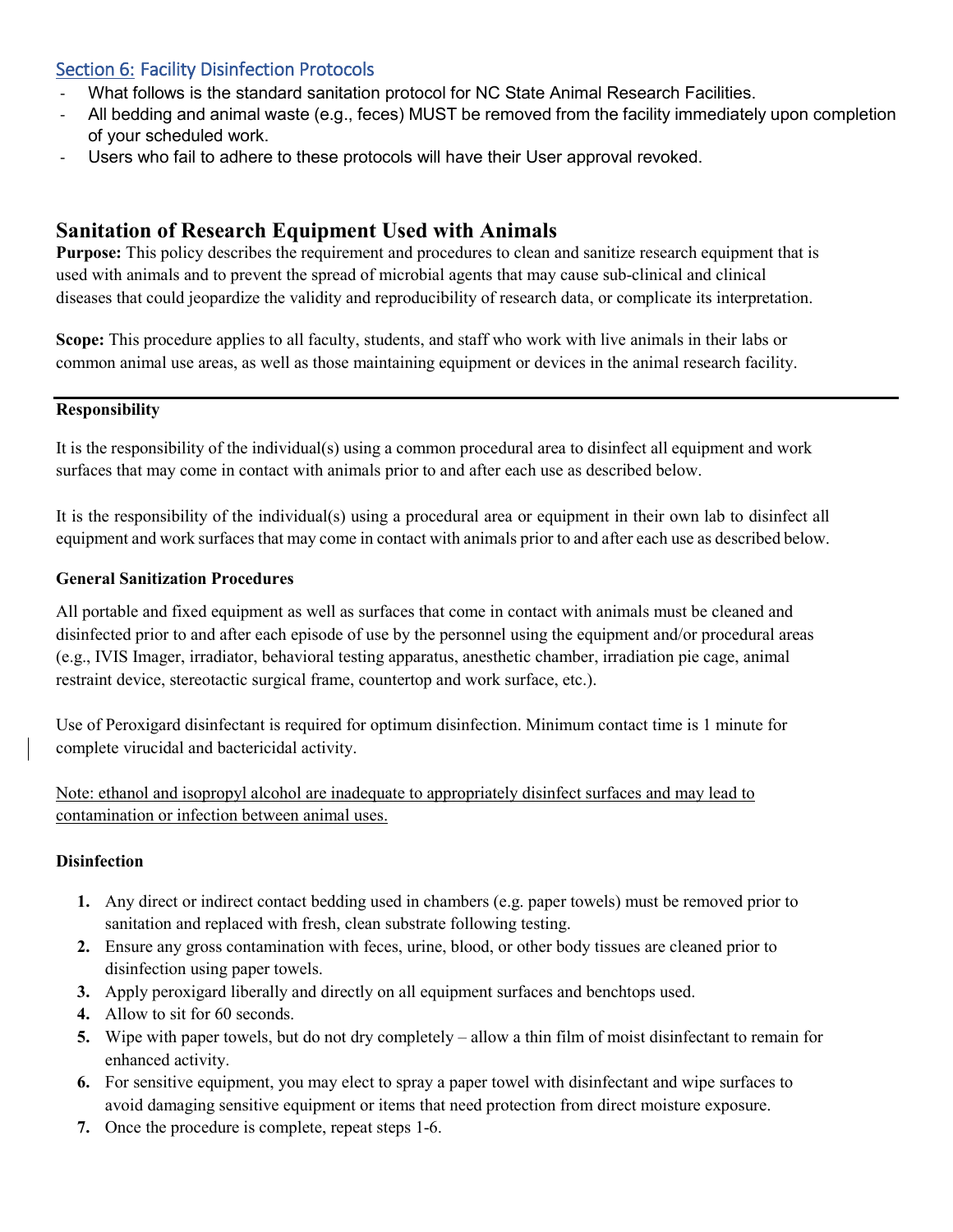## <span id="page-7-0"></span>Section 7: Animal Irradiations

All animal irradiations MUST be approved by the NC State IACUC.

#### External Users:

- o *If your animal work and animal irradiations are approved by another IACUC, we can add your approval to our Core's blanket protocol using a simple form:*
	- **Non-NC State Collaborator Core Facility Use Form**; a copy of this form is available on our website; complete and return it to the Core Manager who will then have it processed by the NCSU IACUC
- o *If your animal work is not approved by another IACUC, then we can add it to our blanket IACUC protocol for the Core – this*  is also done using the Non-NC State Collaborator Core Facility Use Form; you will be billed for time taken to prepare/submit *this form.*

#### Internal Users:

- o *All NC State users must have an approved IACUC prior to scheduling use of the device.*
- o *Please use our Safety Plan number for your irradiations: 1673. And the Radiation Safety approval number is: 891.*